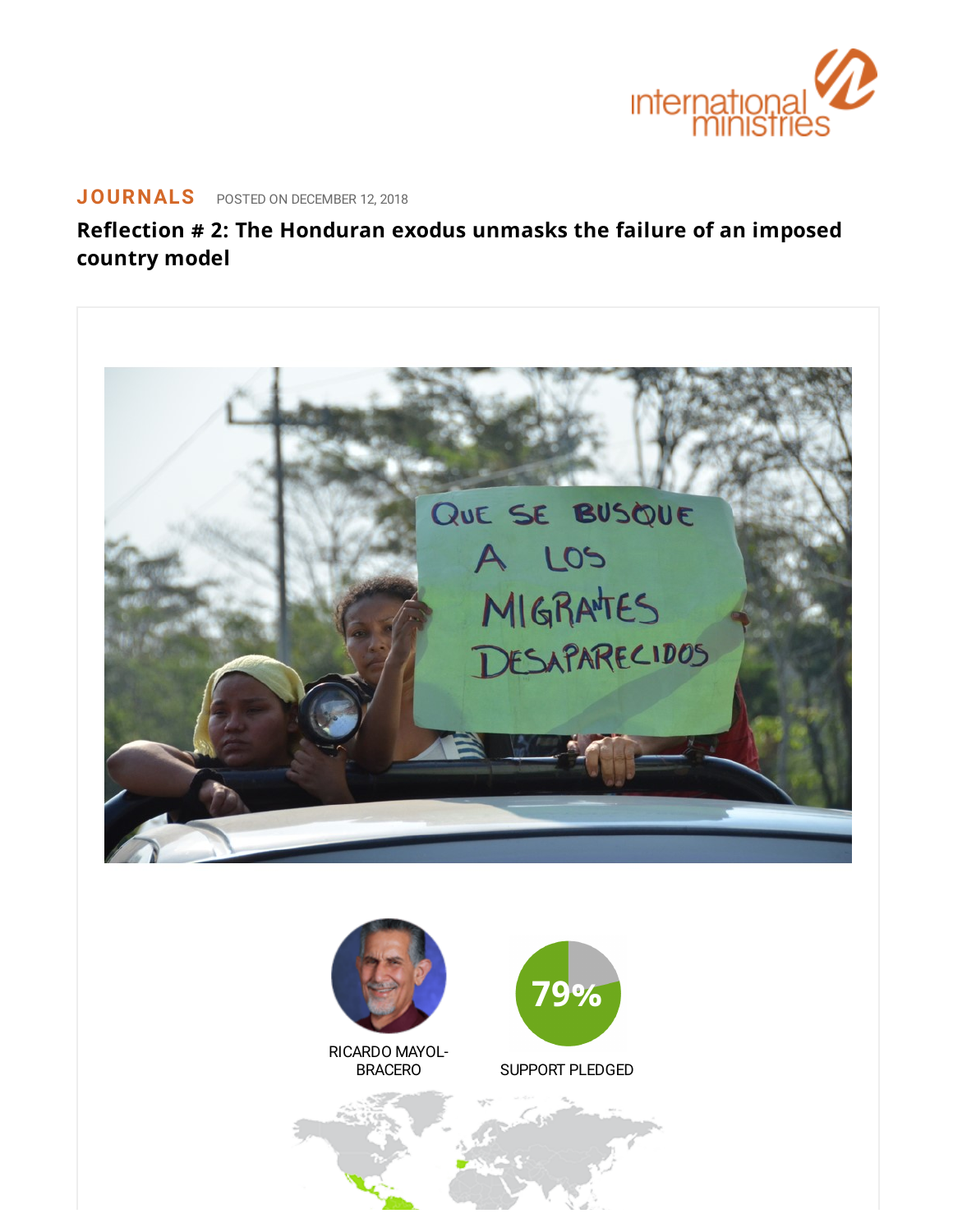#### IBEROAMERICA AND THE CARIBBEAN

Léalo en [español](https://www.internationalministries.org/?p=8216&preview=true)

The second of three reflections from my visit to Honduras exposes the injustices of the economic development model that was imposed on the country.

#### The Evil Temptation

Jesus was put to the test by the devil in the desert after having fasted forty days and forty nights. The desert and the forty days allude to the exodus of the Israelites from Egypt. The liberated people had to start a nation in which the law prevailed. That will always be God's plan, a kingdom far from oppression. The devil (evil personified) wanted to co-opt Jesus. He told Him to be self-indulgent, eat well and not look at those who are starving. The devil insisted on diverting Him, and told Him, throw yourself from the pinnacle of the temple, and You will see that everyone admires You. Again, the devil took him to a very high mountain and showed him all the kingdoms of the world and their splendor. All this <sup>I</sup> will <sup>g</sup>ive you," he said, "if you will bow down and worship me." Jesus said to him, "Away from me, Satan! For it is written: 'Worship the Lord your God and serve him only.'"

Matthew 4: 1-11

Truncated Dream

The Honduran people dream of peace born out of respect for the right to:

- social security, work, a fair remuneration, rest, recreation, organize labor unions
- education, form a family, food, health
- participate in the culture that belongs
- peaceful coexistence
- clean environment, without pollution or the deterioration of nature
- eradicate discrimination and economic inequalities
- the self-determination of the nation and indigenous peoples
- not compromise the resources of future generations
- human dignity and political representation of migrants and vulnerable groups

However, the Honduran rulers succumbed to the temptation of the devil and betrayed the people. And instead of founding a nation that honored the covenant with God, they denied the economic, social, cultural, environmental and peoples' rights; instead, to recognize them, they dismantled restrictions on the penetration of foreign companies and favored land grabbing, water, minerals, forests and other goods of Creation.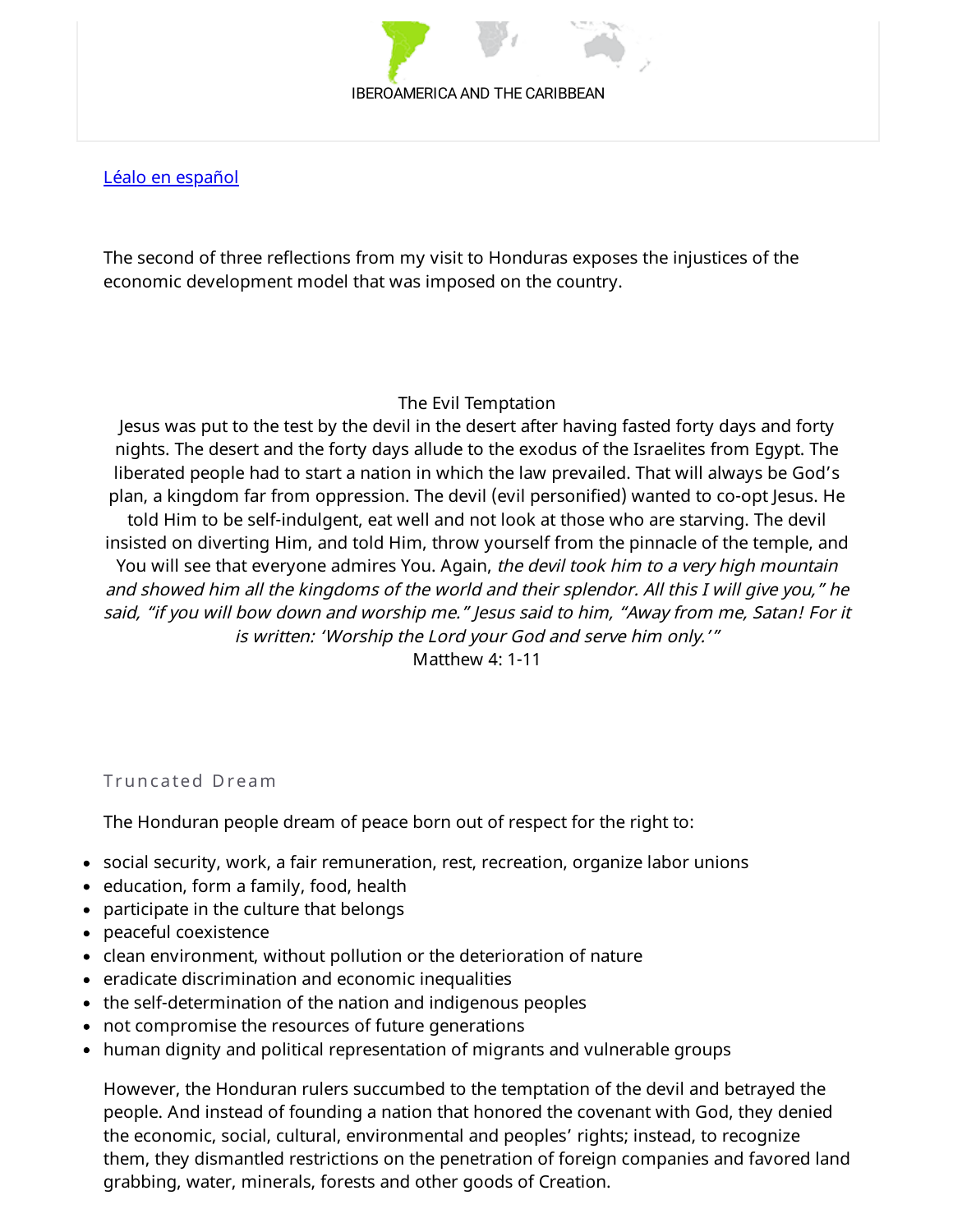

Mapa de Honduras

Exercising his presidential mandate, Manuel Zelaya applied a series of measures that altered the historical relations subordinated to the geopolitical and strategic interests of the United States and the Honduran business elite. The following were a few adopted measures during his mandate:

- 1. Reduced forestry exploitation. Measure praised by environmentalists and condemned by companies such as Home Depot, Wood Products International, Heritage Creation.
- 2. Declared a moratorium on mining concessions and banned open-pit mining, and approved decrees to provide land to the peasantry. This disposition was celebrated by the communities defending their habitat and abhorred by the Canadian and American companies.
- 3. He took control of oil terminals of Exxon, Mobil, Chevron and DIPPSA; paid one million in debt for electricity services and reduced the cost of energy and fuels to 50%.
- 4. Increased the minimum wage of the working day by 62%. This measure was applauded by the working class and hated by the industrial sector.
- 5. Sought to invigorate democracy introducing mechanisms of direct citizen participation. This measure was loved by popular movements and feared by business, religious and imperial elites.

Zelaya saw his country as sovereign and as such he acted. The military-business-religiousmedia-imperial forces conspired to stop changes that altered the power and interests of the national elites and the United States, and their response was the blow against democracy.

The Tegucigalpa declaration of the Mesoamerican Forum puts it this way: We understand, without a doubt, that the free trade and energy security and military political treaties signed with North America, the Panama Puebla Plan, Mérida, Colombia, the Northern Triangle, the Model Cities, the zones of special development, among others, are motivated by antinational interests and constitute real neocolonial occupation processes that are operationalized through mining, energy, forestry concessions and various processes of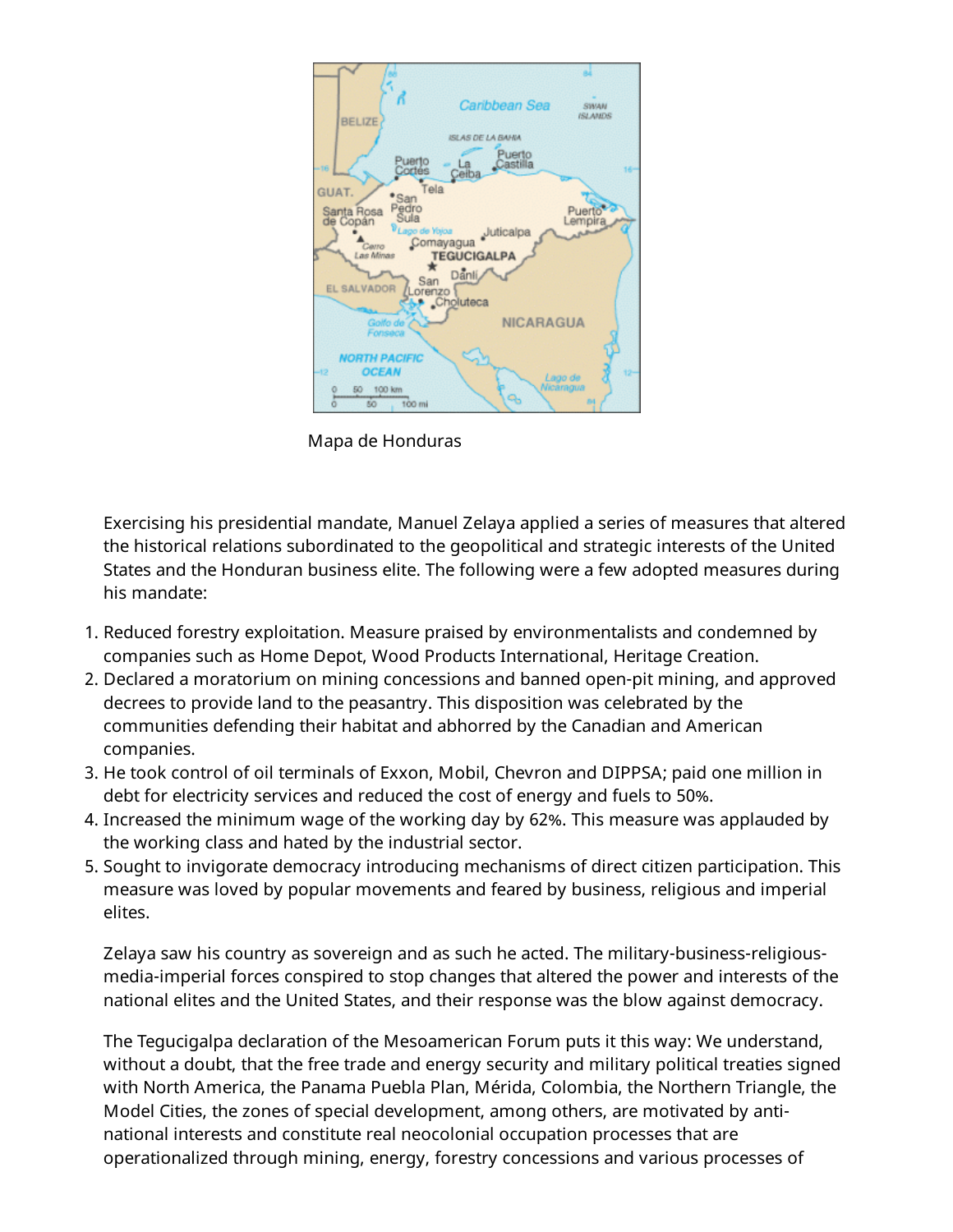dispossession and privatization of social and common goods. The country does not respond to the demands of its nation, because it obeys powerful foreign interests.

### Purging Steps

The dispossessed Honduran people who were denied the right to a long and healthy life, to high levels of education, to a decent life full of hope for people, communities and creation, left the country and put in evidence this gagged memory.

> Honduran steps unmask impiety, an imposed regime, that nothing gave, everything ate, everything transferred. Wounded go, to the controlling North of dreams, disrupter. Honduran steps show scam perversity, and hatred to the truth, to the rightfulness, to justice. Exhausted for everyone, nothing for them, all, they walk forward.

In the Mesoamerican Forum, the ex-deputy Bartolo Fuentes of the Freedom and Refoundation Party (Free), whom was falsely accused of having organized the Honduran exodus, gave a word. He said:

The Honduran government is happy that the Hondurans are leaving, because they are not going to make riots in the streets anymore and because they are going to send remittances. The contribution of Honduran migrants in remittances exceeds the amount generated by all export products (coffee, maquila, African palm …) to the Gross Domestic Product. The Honduran government does not care about those who leave, if they worried, they would have long ago secured decent living conditions in <sup>a</sup> country where 3 of 8 million Hondurans live in extreme poverty, with barely <sup>a</sup> dollar <sup>a</sup> day to survive. If they cared, they would have protected the 300 who left daily in the transit from where they left to where they arrived so that not many died on the way. What bothers the Honduran government is that the exodus has made noise, that it has not been silent; it bothers them because the exodus unmasks the failure of the Honduran political regime.